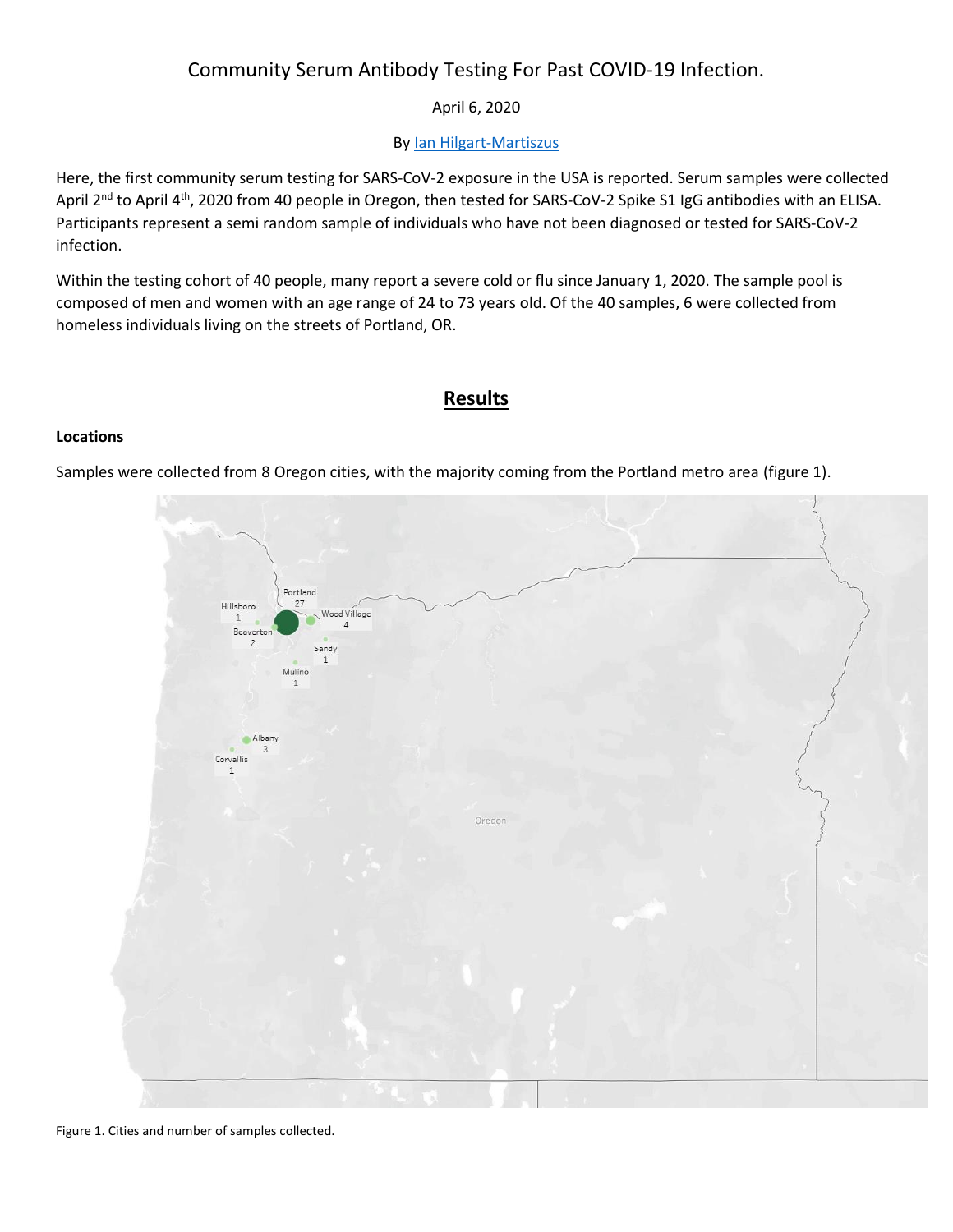#### **Serum IgG Antibody Test**

Serum was tested for the presence of IgG antibodies in order to measure past infection rates. IgM was not tested.

Of the 40 people tested, one individual was positive for IgG antibodies against SARS-CoV-2 Spike S1. Weak positive signals were also qualitatively detected in study participants 6, 13 and 35 (figure 3).

The study participant with strongest IgG signal was subject number 32 and they reported significant illness in December of 2019.

Study participant 32 and 35 are friends and had contact with each other. Study member 35 reported a significant flu like illness in January of 2020. Of the four individuals with a positive result, only these two had contact with each other.



Figure 2. OD readings from SARS-CoV-2 Spike S1 ELISA. The reference band at 0.0405 represents the negative control OD Value.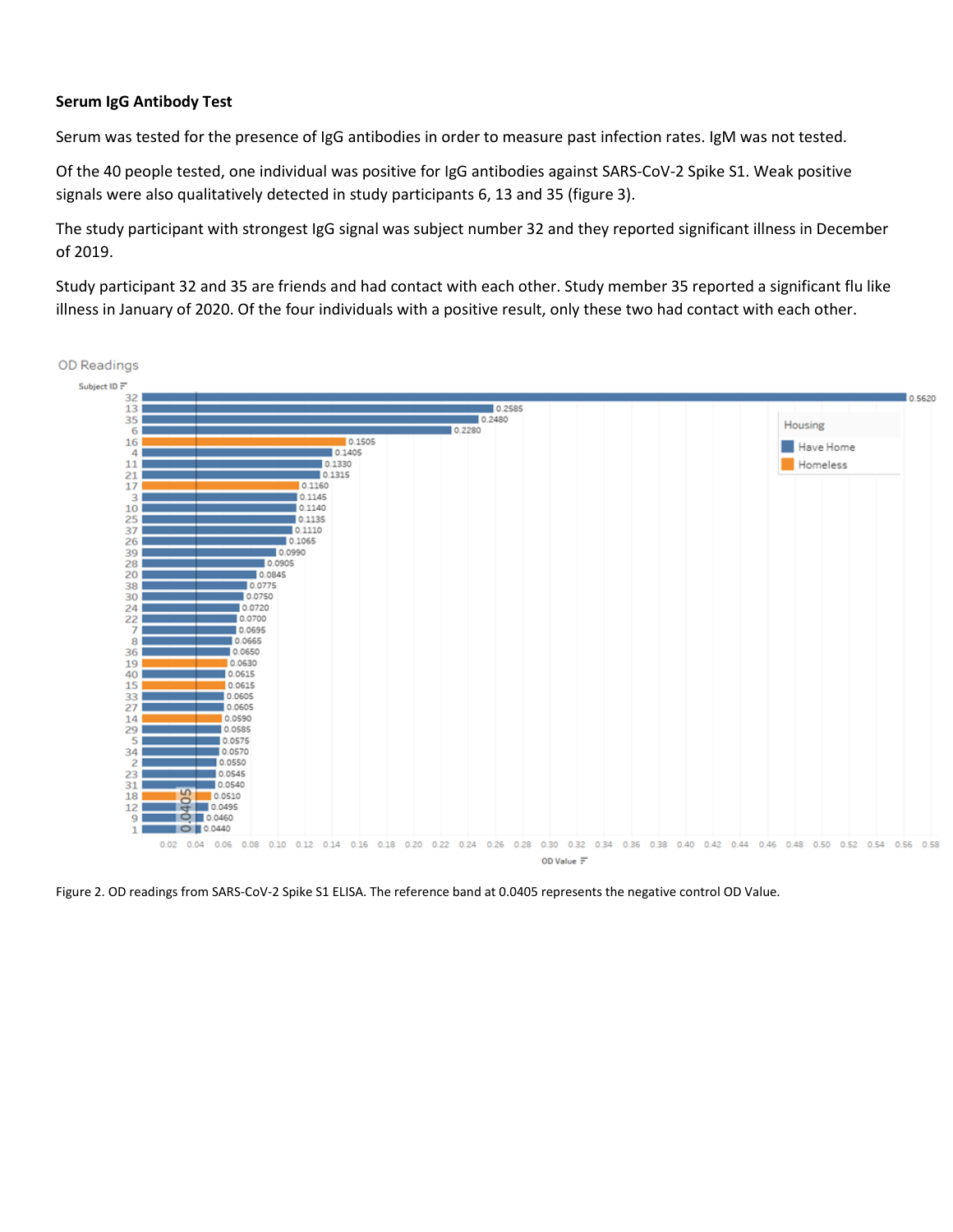

Figure 3. Image of developed ELISA plate. Study IDs are listed above their samples, which were run in duplicate. Serum was diluted 1:100. Sample #32 was deemed to be positive and samples #6, #13 and #35 were considered weakly positive.

#### **Questionnaire Results**

There were 16/40 (40%) individuals who thought they have had COVID-19 and 21/40 (52.5%) said they did not think they have had the virus. Three individuals did not answer.

Of the 40 study participants there were 31 (77.5%) who reported having a cold or flu sometime since January 1, 2020. There were 7 (17.5%) who had not had a cold or flu since January 1.

All four with positive signals were men. Of those four, two thought that they had the COVID-19 coronavirus (study participants 32 and 35).

The study cohort had 11 women (27.5%), 29 men (72.5%) and an average age of 44 years old.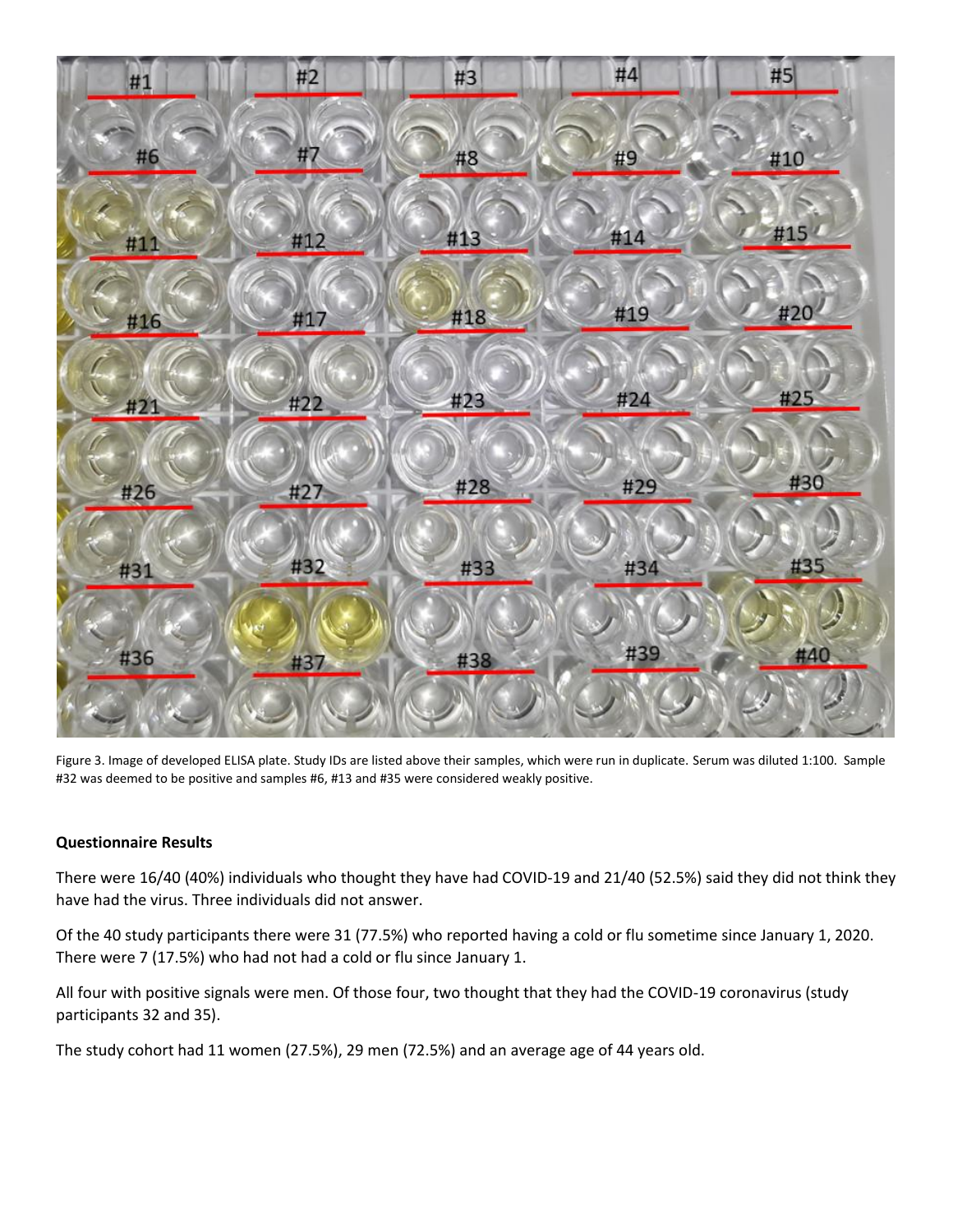# **Protocol**

Study participants were informed that the test was for research purposes and not a clinical diagnosis. They were also made aware of the risks associated with a blood draw. Once informed consent was obtained, blood was collected by venipuncture into a marble top SST tube.

#### **Study Population**

The study population was composed of adults from Oregon. Most of whom reside in the Portland metro area. In order to better evaluate community spread, 6 homeless individuals were recruited.

At the time of venipuncture, only 1 individual in the entire study cohort identified as having a current illness (study participant 4). No other study participant exhibited visible signs of illness such as cough, runny nose or difficulty breathing.

#### **Sample Collection and Testing**

After collection, blood was allowed to clot for 30min-60min, then centrifuged for 10 minutes at 1600xg. The serum layer was removed and stored at -20deg C˚ until all samples had been collected. The last sample was frozen overnight and SARS-CoV-2 Spike S1 ELISA (Genscript, Catalog # L00831) was performed on all samples the next day. Prior to running the ELISA, all reagents were brought up to room temperature. Serum samples were diluted 1:100 in kit manufacturer's dilution buffer. Optical Density (OD) values were read with 450nm absorbance on a plate reader.

### **Background**

On March 11, 2020 the World Health Organization declared 2019-nCoV acute respiratory disease to be a global pandemic. The disease originated in Wuhan, China in late 2019 and has rapidly spread around the world. As of April 5<sup>th</sup>, 2020, SARS-CoV-2 has resulted in over 1 million confirmed cases globally.

Many patients are hospitalized due to the severity of upper respiratory symptoms. The infectious nature means that society could be crippled by unrestrained COVID-19 spread.

Because of the threat of mass infection, mitigation strategies have been enacted by local, state and federal authorities. These strategies have focused on slowing the spread by closing non-essential businesses and ordering people to stay at home as much as possible.

In many places these directives appear to be working and the threat of overrun healthcare facilities and mass public infections has not been realized.

While mitigation strategies have been effective, they have come with a significant economic price. But these decisions have been made with little to no insight into the percentage of the population that has already been infected, recovered and now produce anti-COVID19 antibodies.

Serum IgG antibody testing can reveal previous exposure, recovery and antibody production specific to SARS-CoV-2 viral proteins. Testing community members would therefore help us better understand where we are in the community infection cycle. This could guide future decisions about our mitigation strategy and reopening the economy.

Serum antibody testing also helps identify candidates to donate serum for convalescent serum therapy, as described [here.](https://www.scribd.com/document/452072267/Convalescent-Serum-for-the-Treatment-of-Critical-Coronavirus-Patients)

To address the existing spread of COVID-19 and to identify potential convalescent serum donors, serum IgG antibody testing was performed via ELISA.